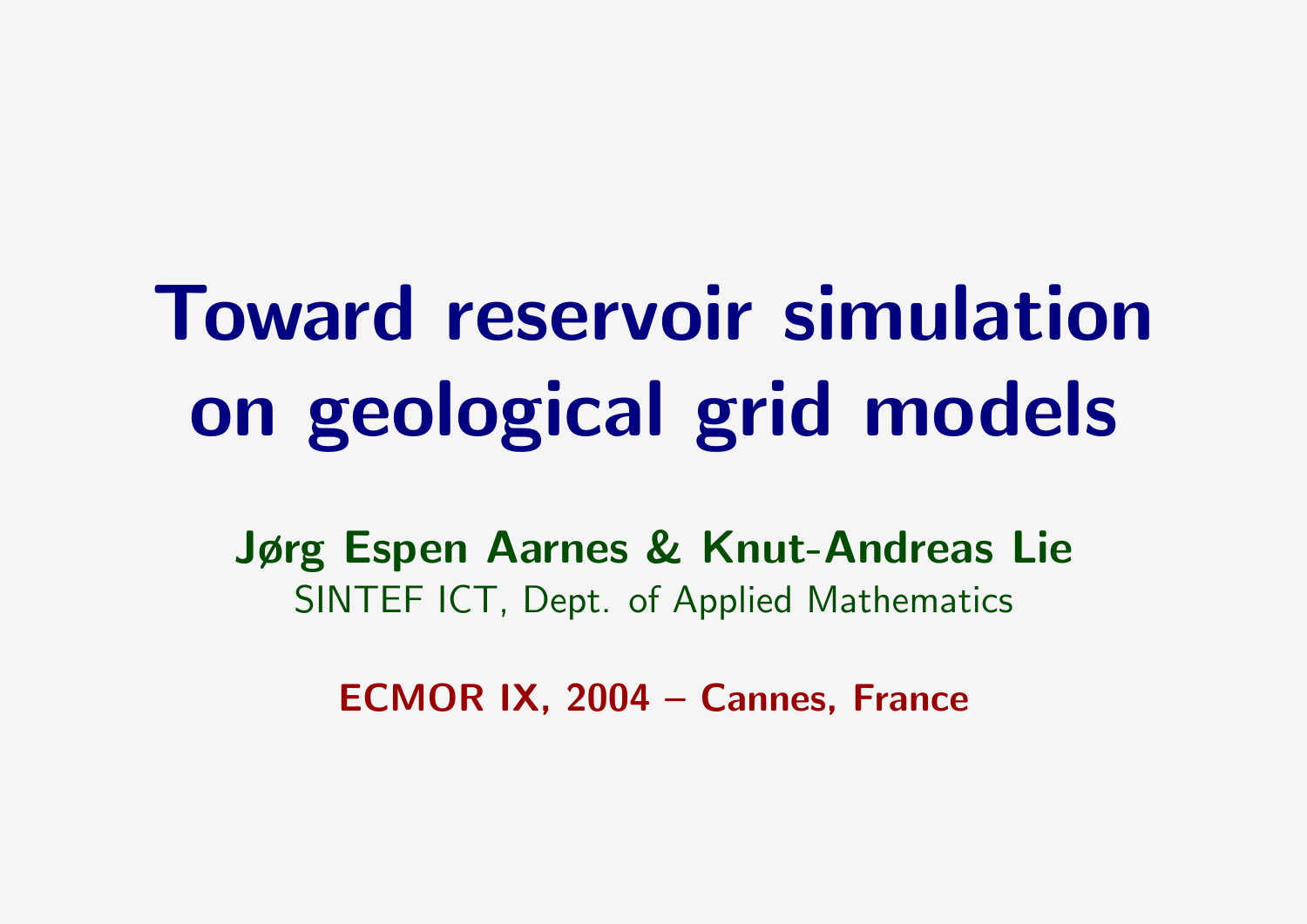## **Motivation**

- · Modern reservoir simulators are not able to run routine simulations on geological grid models.
- · Upscaling techniques are used to create coarsened grid models for day-to-day simulation.
	- The price to pay is less reliable results.
- · Multiscale methods offer the possibility of bridging the gap between the geoscale and the simulation scale.

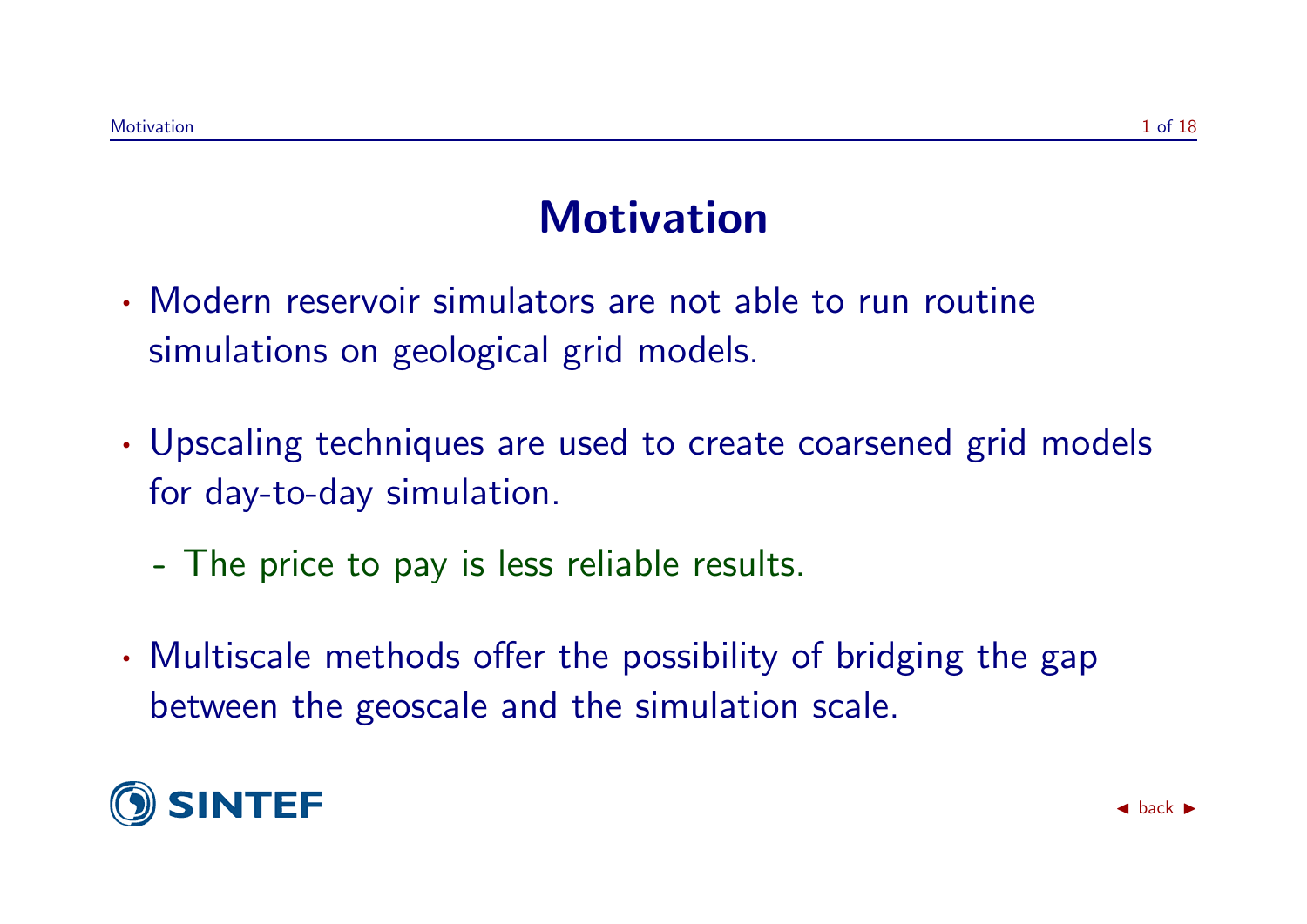# Model problem (Incompressible two-phase flow)

Incompressible two-phase flow is modeled by the Darcy law:

 $v_i = -k\lambda_i(\nabla p_i - \rho_i G)$ 

and the continuity equations for each phase

 $\phi \partial_t S_i + \nabla \cdot v_i = q_i$ .

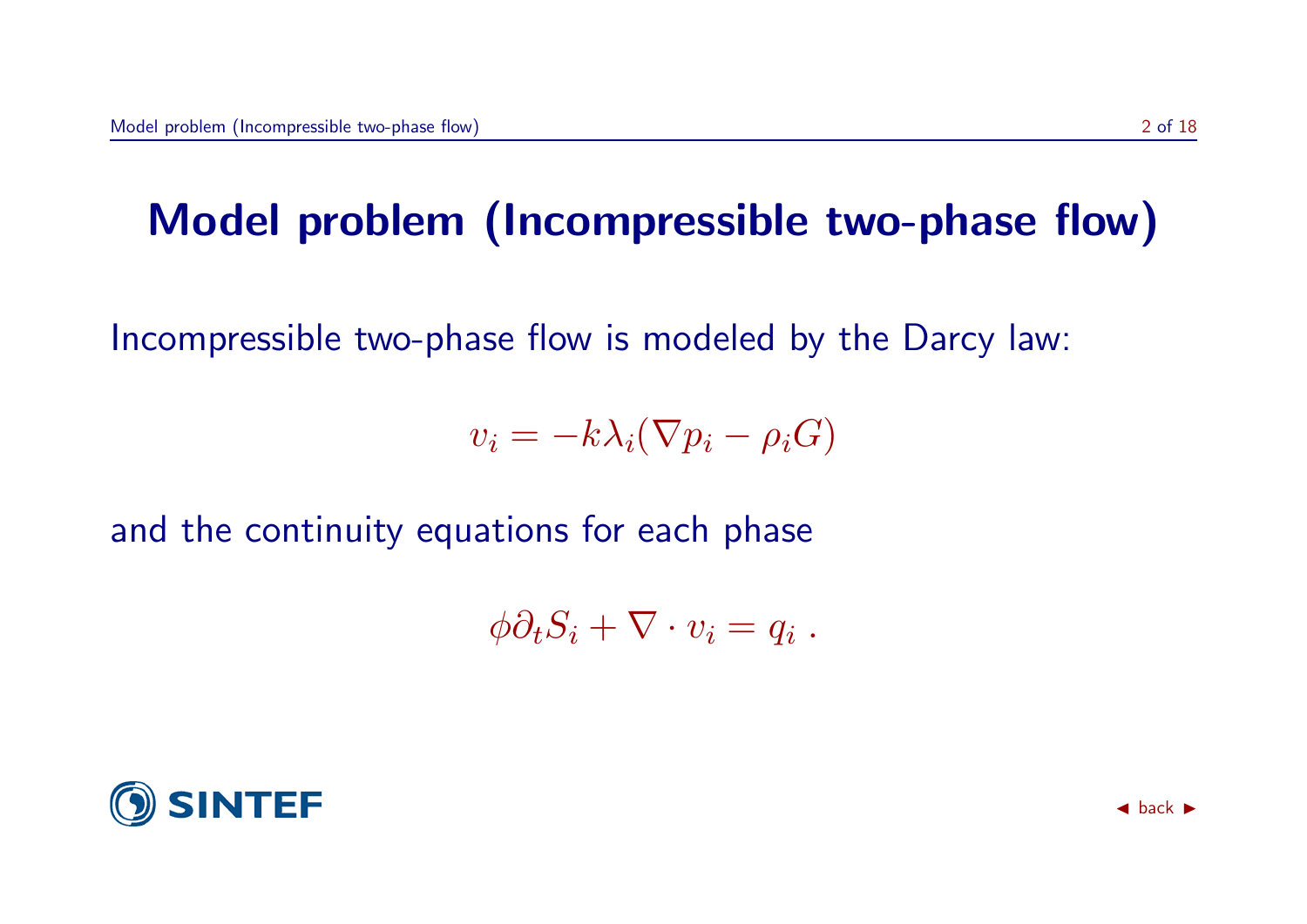Assuming  $S_o + S_w = 1$  we deduce an elliptic equation for pressure

$$
v = -k\lambda \nabla p + k\lambda_g G \quad \text{and} \quad \nabla \cdot v = q.
$$

and the following advection-diffusion equation for water saturation

$$
\nabla \cdot \left[ f_w(v + k\lambda_o(\rho_o - \rho_w)G + k\lambda_o \frac{\partial p_{cow}}{\partial S_w} \nabla S_w) \right] = q_w.
$$

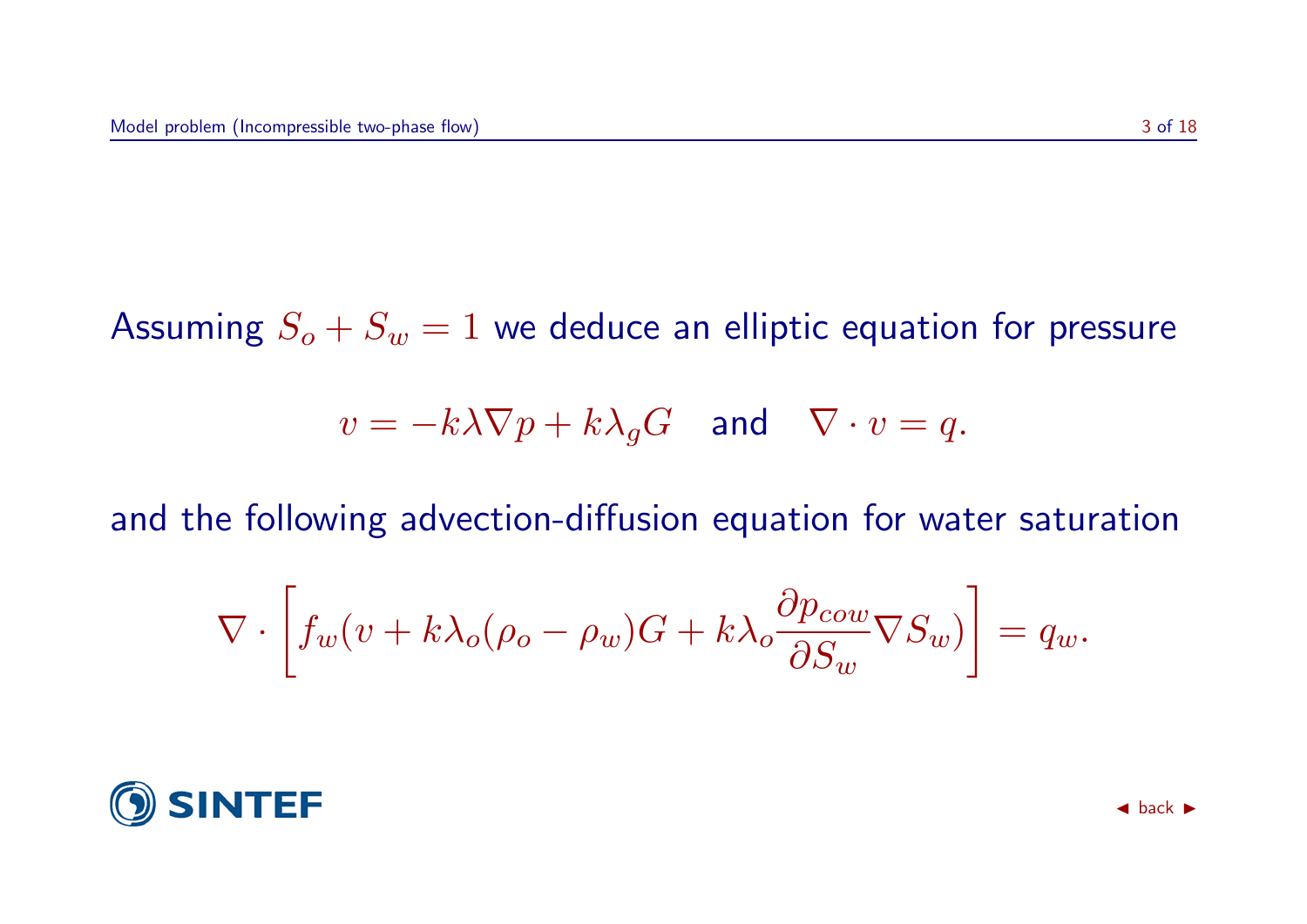- The permeability  $k$  typically span over many length scales.
	- The velocity field can have a multiple scale structure.
- · Details at all scales have a strong impact on the solutions.
	- Conventional numerical methods which are not adaptive to the information at the subgrid scales may give poor accuracy.
	- A prohibitively large number of variables are often needed to resolve all the subgrid scales.
- · Hierarchical or multiscale modeling approaches are needed.

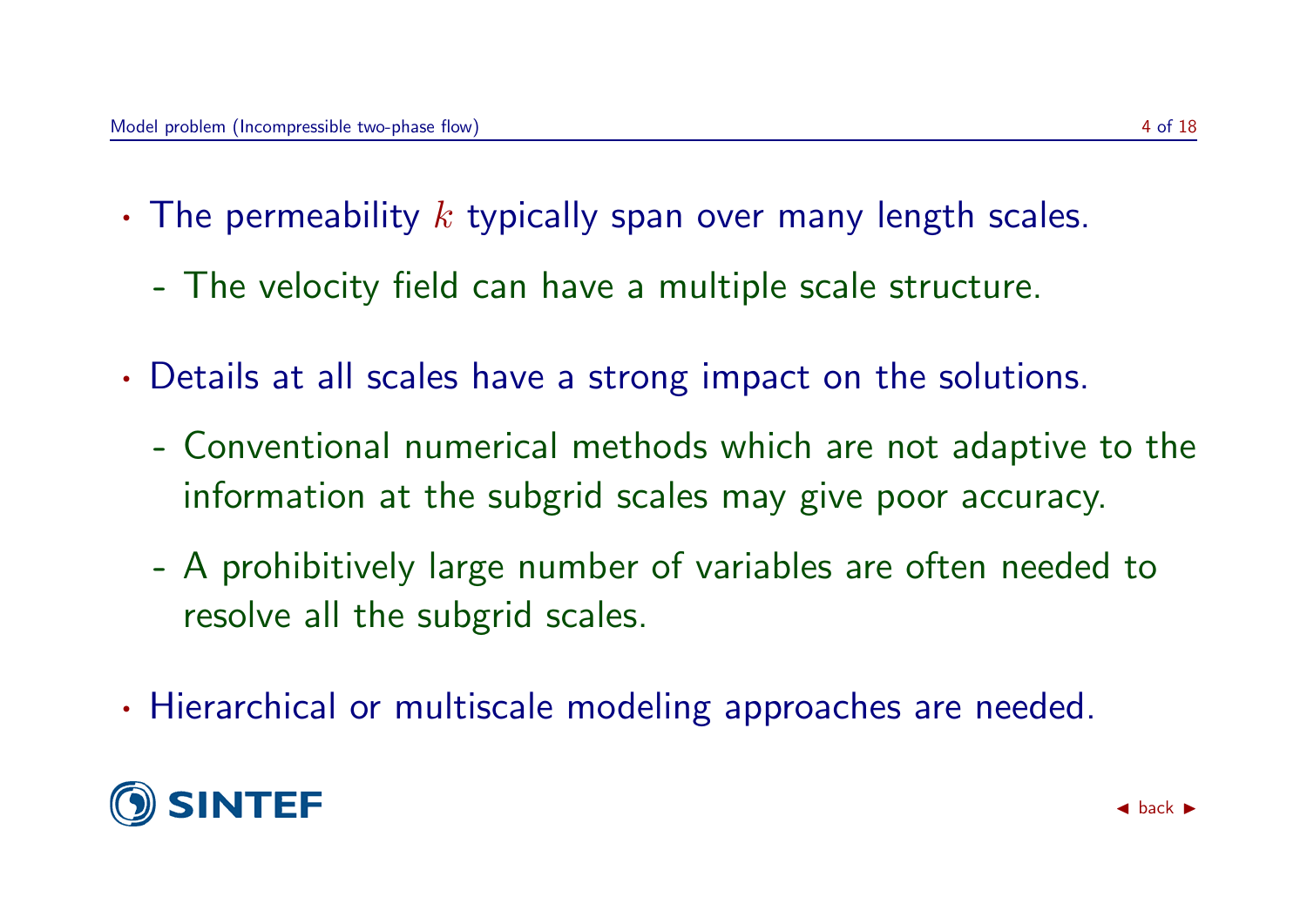# The Multiscale Finite Element Methods

The multiscale finite element methods (MsFEMs) is a class of FEMs for (nearly) elliptic problems with multiple scale coefficients.

Multiscale methods: Methods that incorporate fine scale information into a set of coarse scale equations in a way which is consistent with the local property of the differential operator.

The MsFEMs are based upon the construction of appropriate "coarse-scale" approximation spaces that are adaptive to the local property of the elliptic differential operator.

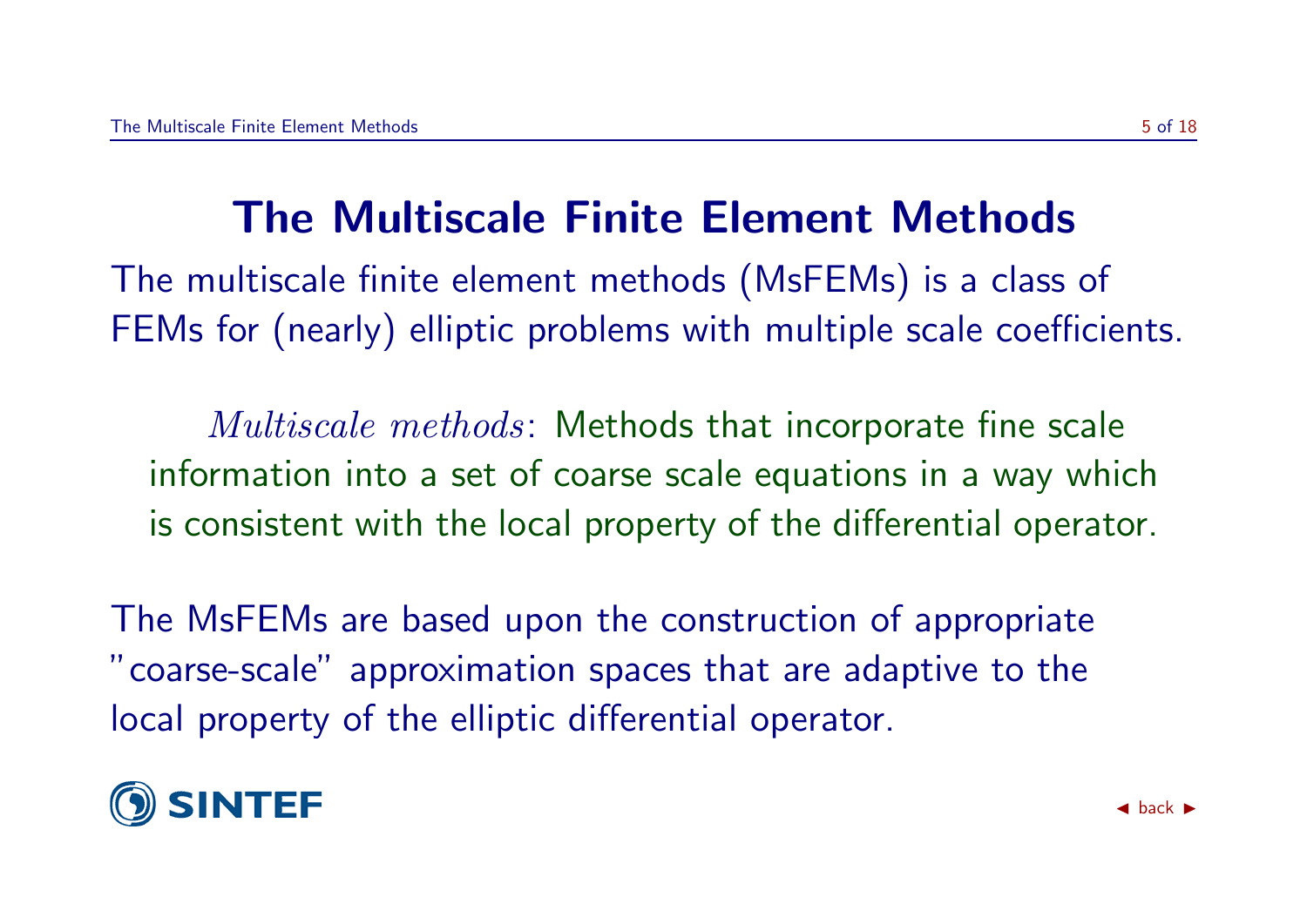# A mixed MsFEM for reservoir simulation

Let the reservoir  $\Omega$  be partitioned into mutually disjoint elements  $\mathcal{K} = \{K\}$  of arbitrary shape and size.

The proposed multiscale method seeks  $v \in V$  and  $p \in U$  such that

$$
\int_{\Omega} (k\lambda)^{-1} v \cdot u \, dx - \int_{\Omega} p \, \nabla \cdot u \, dx = \int_{\Omega} \frac{\lambda_g}{\lambda} G \cdot u \, dx
$$

$$
\int_{\Omega} l \, \nabla \cdot v \, dx = \int_{\Omega} q l \, dx
$$

for all  $u \in \{v \in V : v \cdot n = 0 \text{ on } \partial\Omega\}$  and  $l \in \mathcal{P}_0(\mathcal{K})$ .

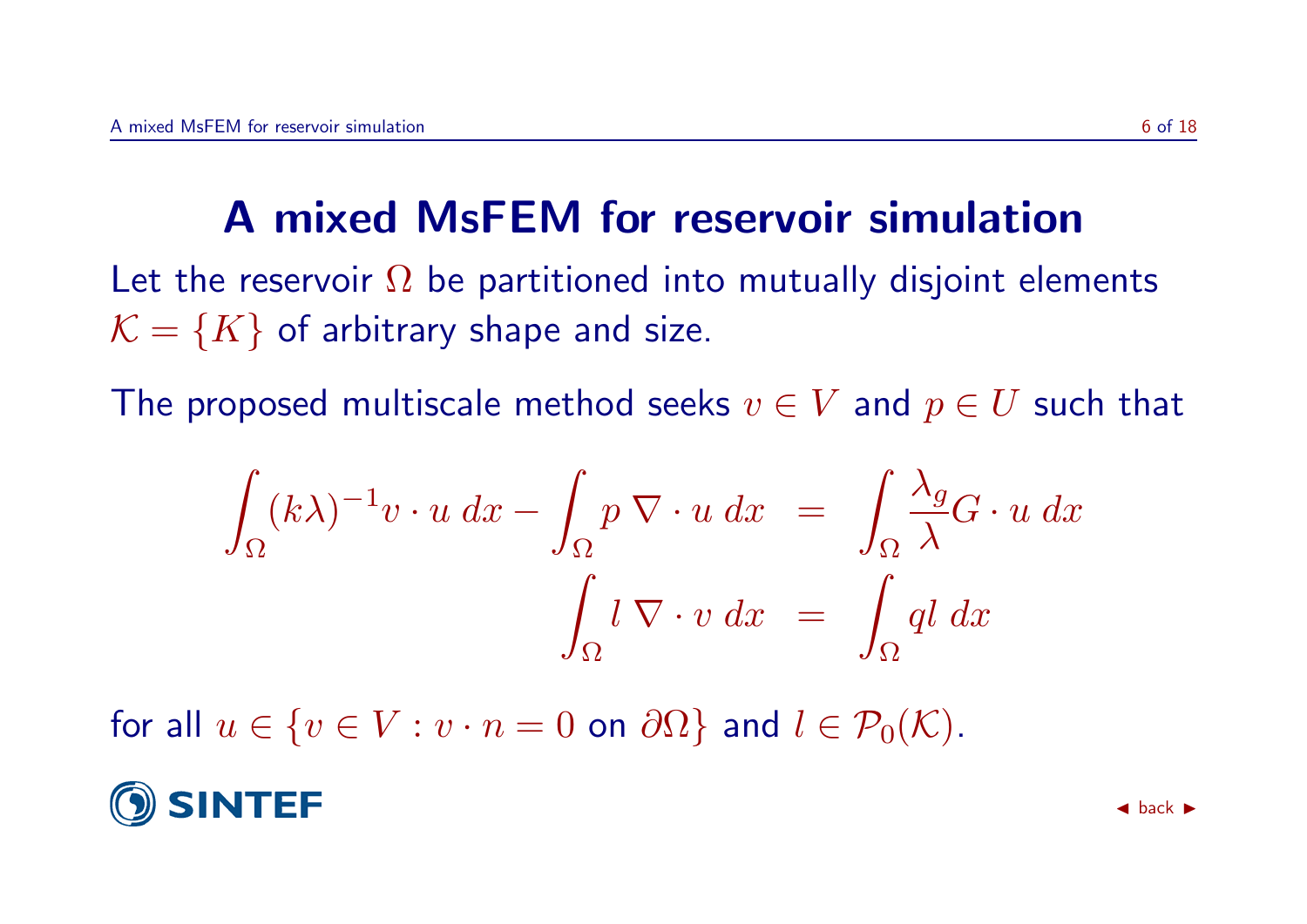$V = span\{\psi_{ij} : meas(\partial K_i \cap \partial K_j) > 0\}$  where  $\psi_{ij}$  is defined by

$$
\psi_{ij} = -k\lambda \phi_{ij}, \quad \nabla \cdot \psi_{ij} = \pm \left\{ \begin{array}{ll} \frac{1}{|K|} & \text{if} \quad \int_K f \, dx = 0, \\ \frac{f}{\int_K f \, dx} & \text{if} \quad \int_K f \, dx \neq 0, \end{array} \right.
$$

and no-flow boundary conditions on  $(\partial K_i \cup \partial K_j)\setminus (\partial K_i \cap \partial K_j)$ .



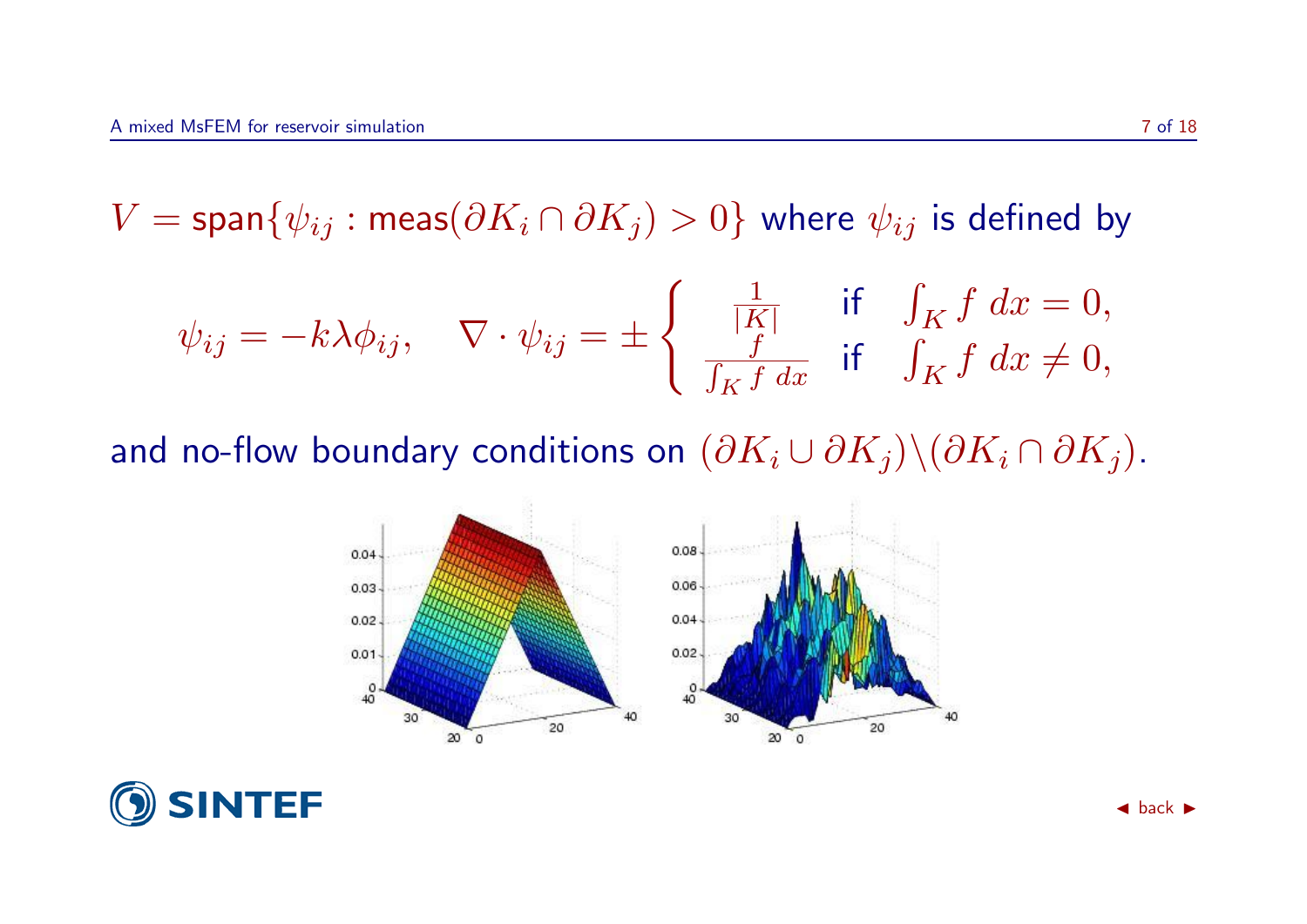$U = \hat{p} + P_0(\mathcal{K})$  where  $\hat{p}$  is defined by

$$
\hat{p} = \begin{cases} 0 & \text{if } \int_K f \, dx = 0, \\ \pi(K) & \text{if } \int_K f \, dx \neq 0, \end{cases}
$$

and  $\pi(K)$  is related to  $v=\sum_{ij}v_{ij}\psi_{ij}$  by

$$
\pi(K_i) = \sum_j v_{ij} \left( \phi_{ij} - \int_{K_i} \frac{\phi_{ij}}{|K_i|} dx \right).
$$

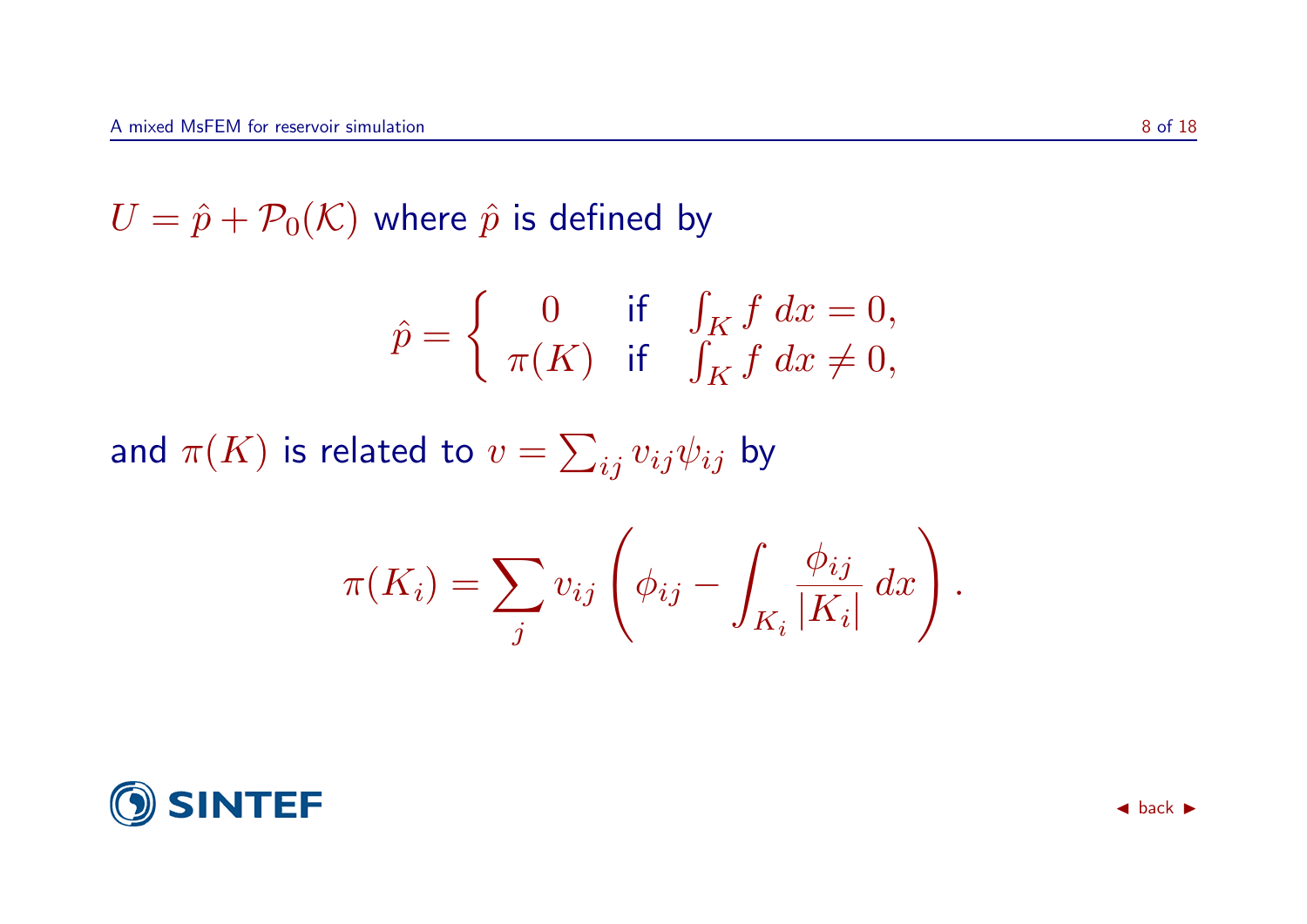Some of the features that makes this MsFEM an attractive tool for reservoir simulation are:

- · The elliptic "parallelization": subgrid resolution at a low cost.
- · The flexibility: the natural ability to handle
	- heterogeneous and anisotropic materials,
	- irregular and unstructured grids.
- · The ideal foundation for adaptive numerical schemes for the solution of advective transport equations.

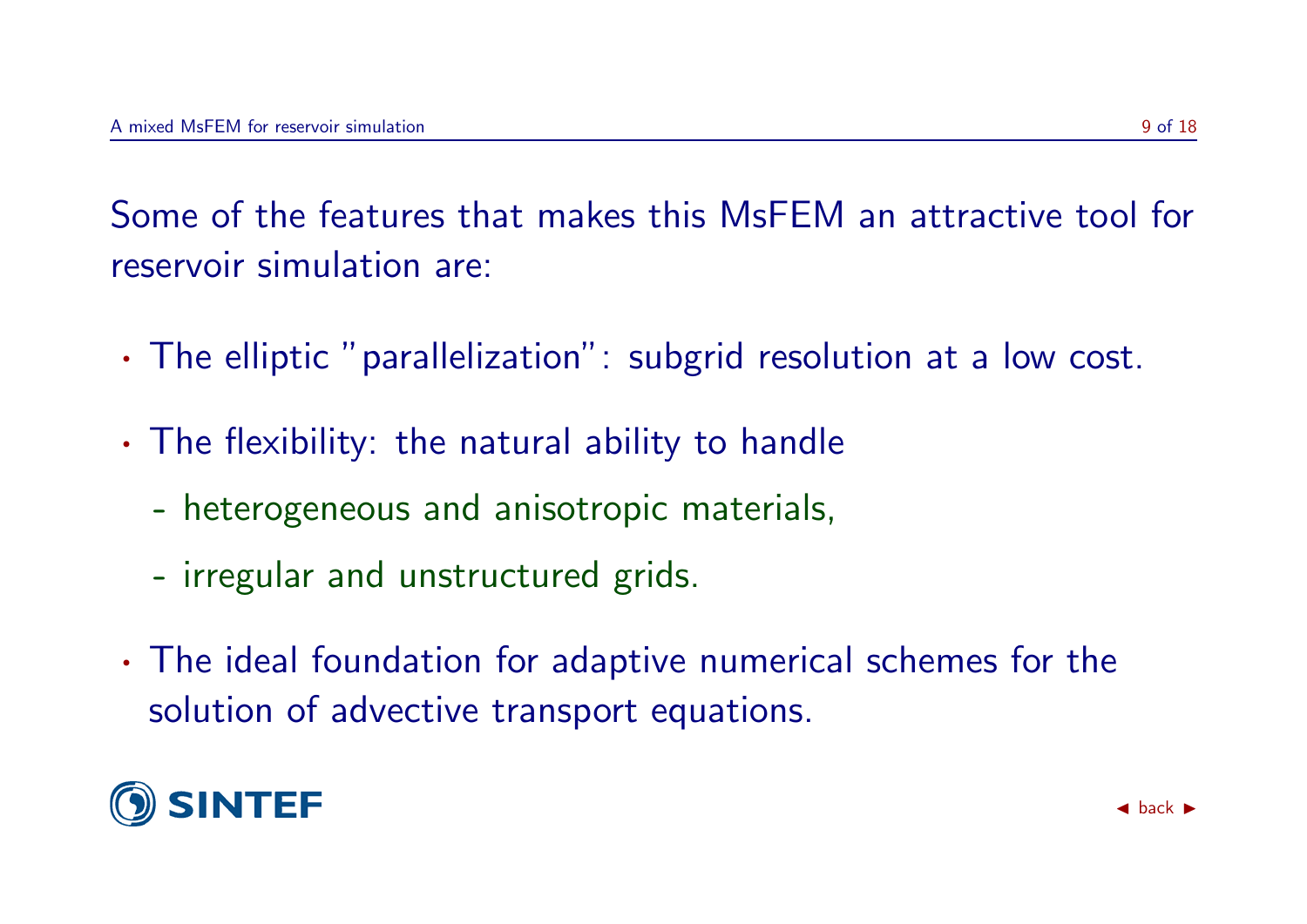### The saturation equation

- · The pressure equation stands for the majority of the CPU time in reservoir simulation.
	- The proposed MsFEM provides a basis geoscale simulation.
- · Is it possible to exploit all information inherent in the MsFEM solution when solving the saturation equation?
- · If so, is it worthwhile will the simulated saturation profiles be closer to the true flow scenario in the reservoir?

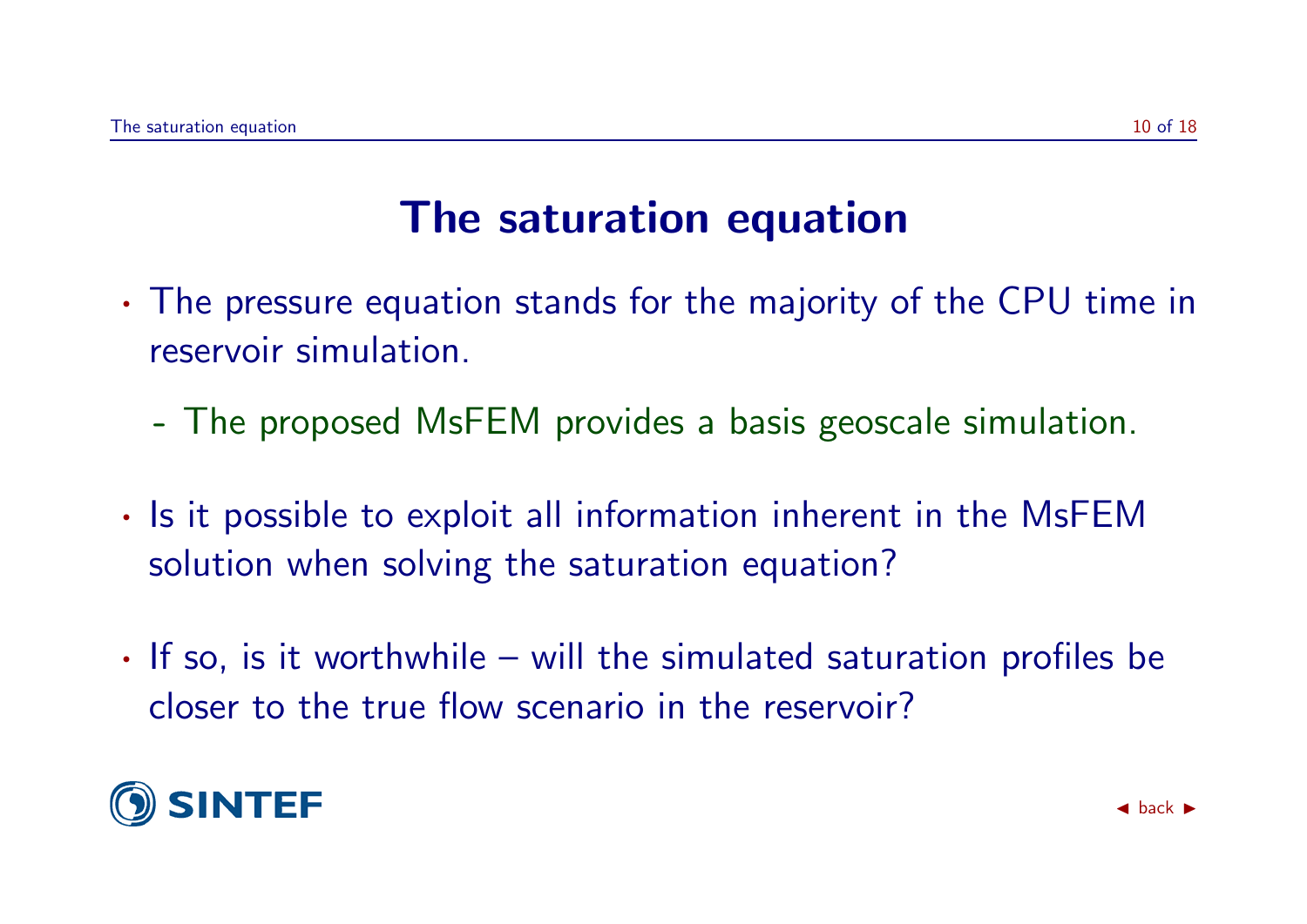# Alternative 1: Streamline simulation

- · Streamline methods offer the possibility of rapid reservoir performance predictions, and are accepted as a complementary technology to traditional FD based simulation.
- · Streamline methods are disputed because
	- They require a sequential IMPES formulation.
	- They do not account for capillary pressure.
	- The speed advantage may diminish for compressible flow.

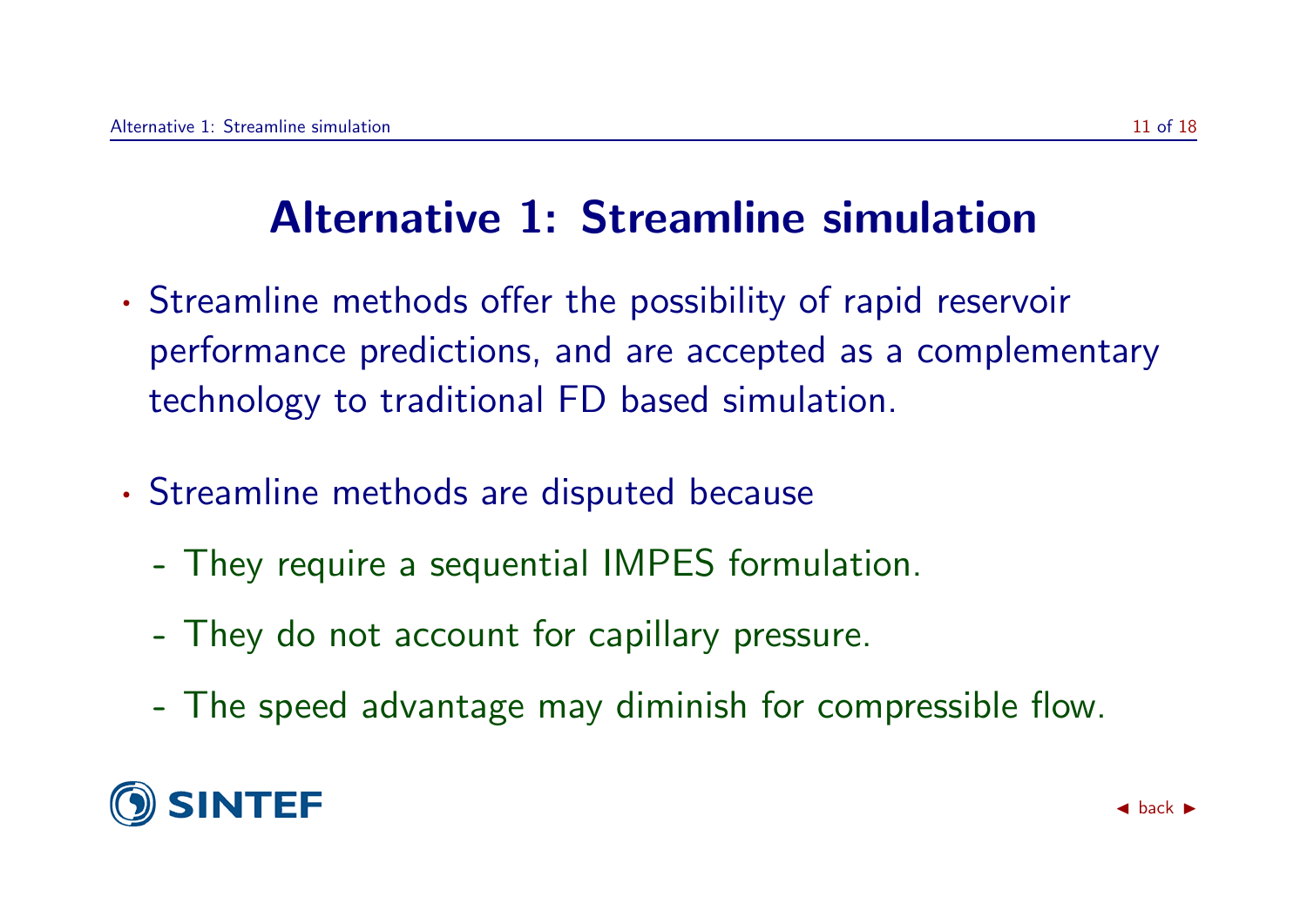# Alternative 2: Coarse scale FD simulation

- · FD methods allow us to incorporate complex physics, but available computing resources prevents geoscale simulation.
	- Coarse scale FD simulation is the only valid option.
- · Some of the primary drawbacks with this approach are:
	- The need to compute pseudofunctions.
	- Important subgrid information is neglected.
	- Strong numerical diffusion.

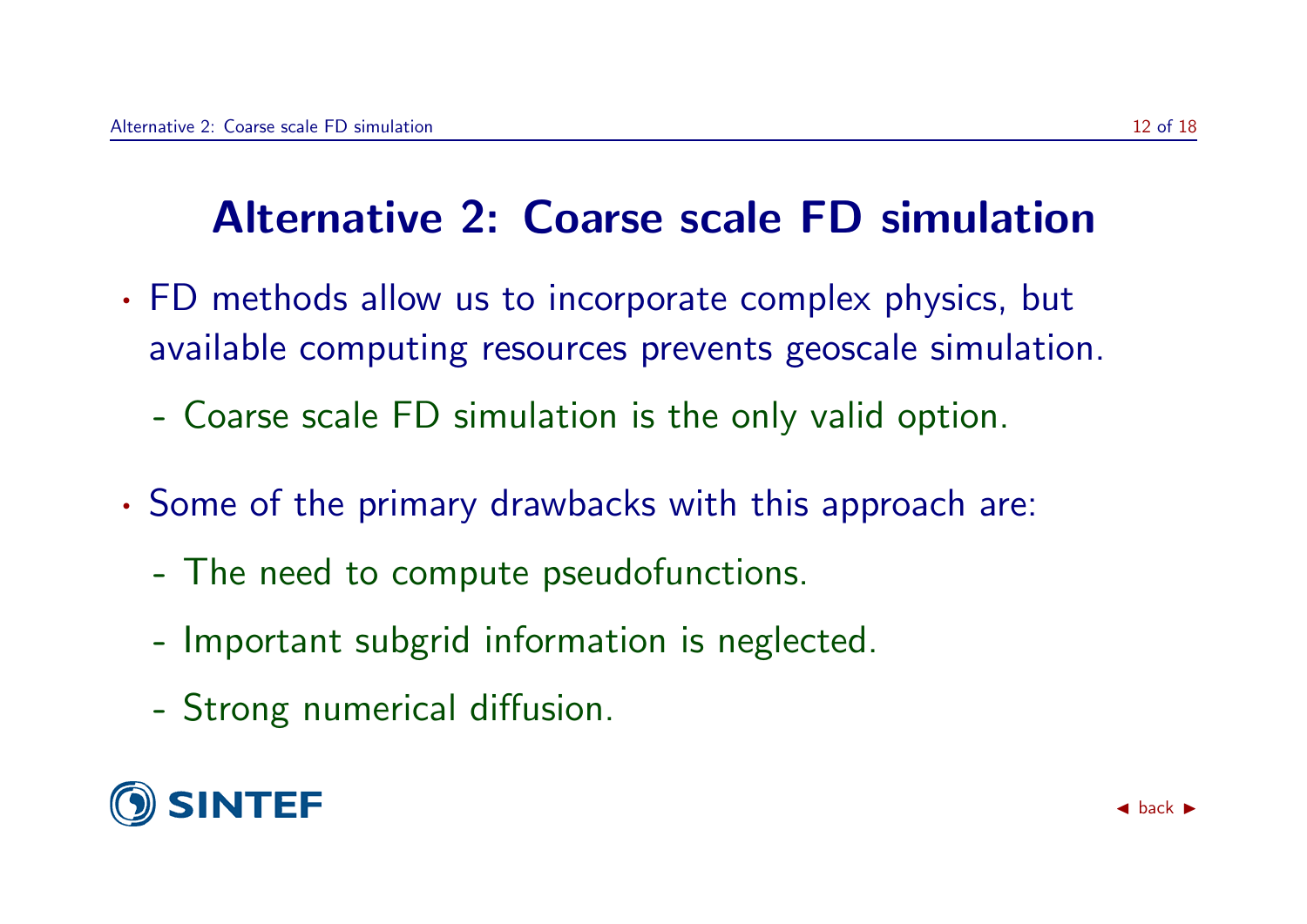# Alternative 3: Multiscale FD simulation

- · Multiscale method for the advection–diffusion equations may take many different forms. Some examples are:
	- Methods based on the separation of scales.
	- Methods that resolve the subgrid scales locally and the large scales on a coarse grid.
	- Methods that incorporate fine scale information into an equation modeling the transport at the coarse scale level.
- · The pros and cons of these methods are yet to be established.

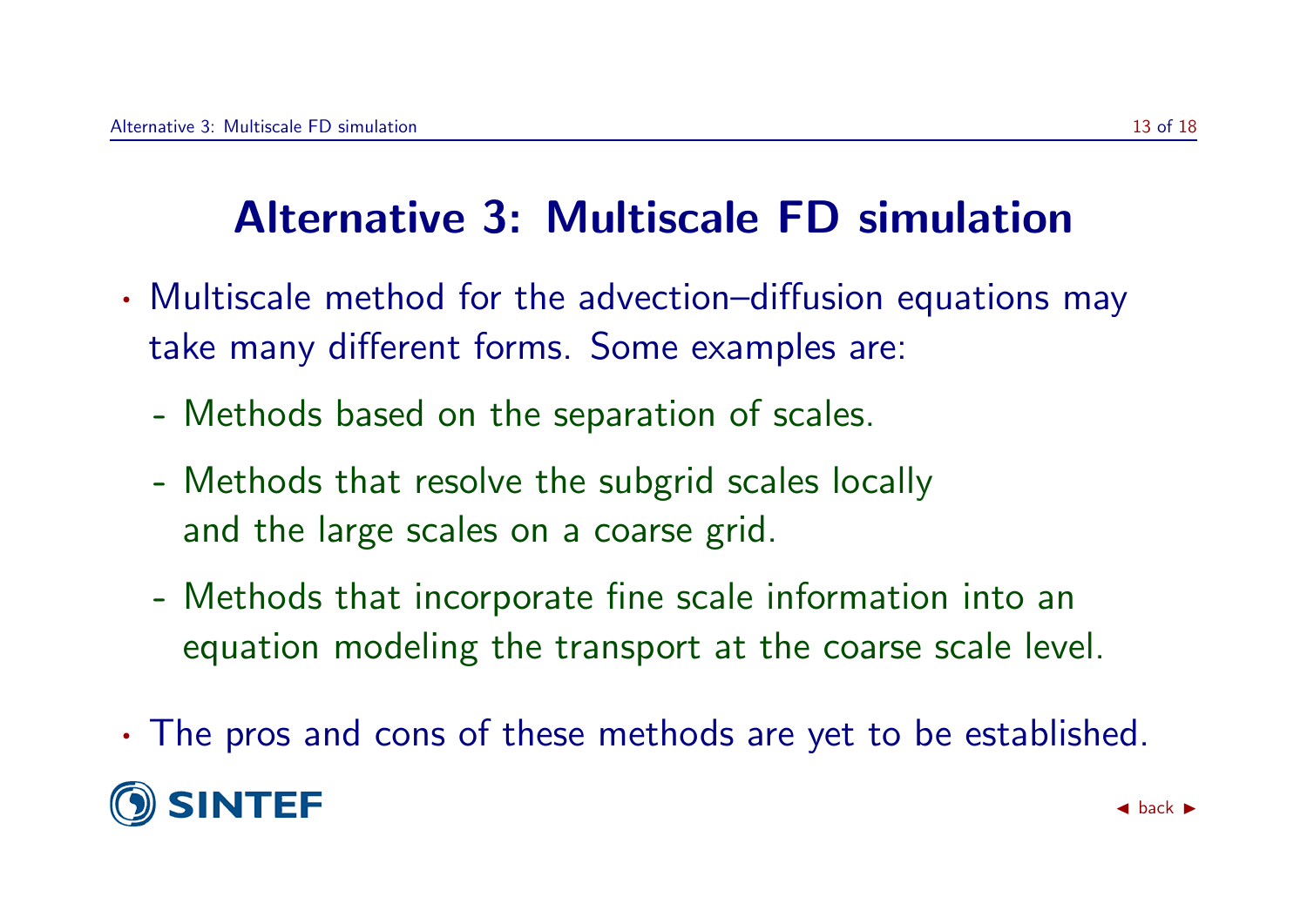## Numerical Test Case (two-phase flow)

We show results for the multiscale–streamline methodology on the second test case used in the 10th SPE comparative solution project.



- $\cdot$  60  $\times$  220  $\times$  85 cells.
- $\cdot$  Sim. time:  $2000$  days.
- Prod. at  $4000$  psi bhp.
- · No-flow BC.

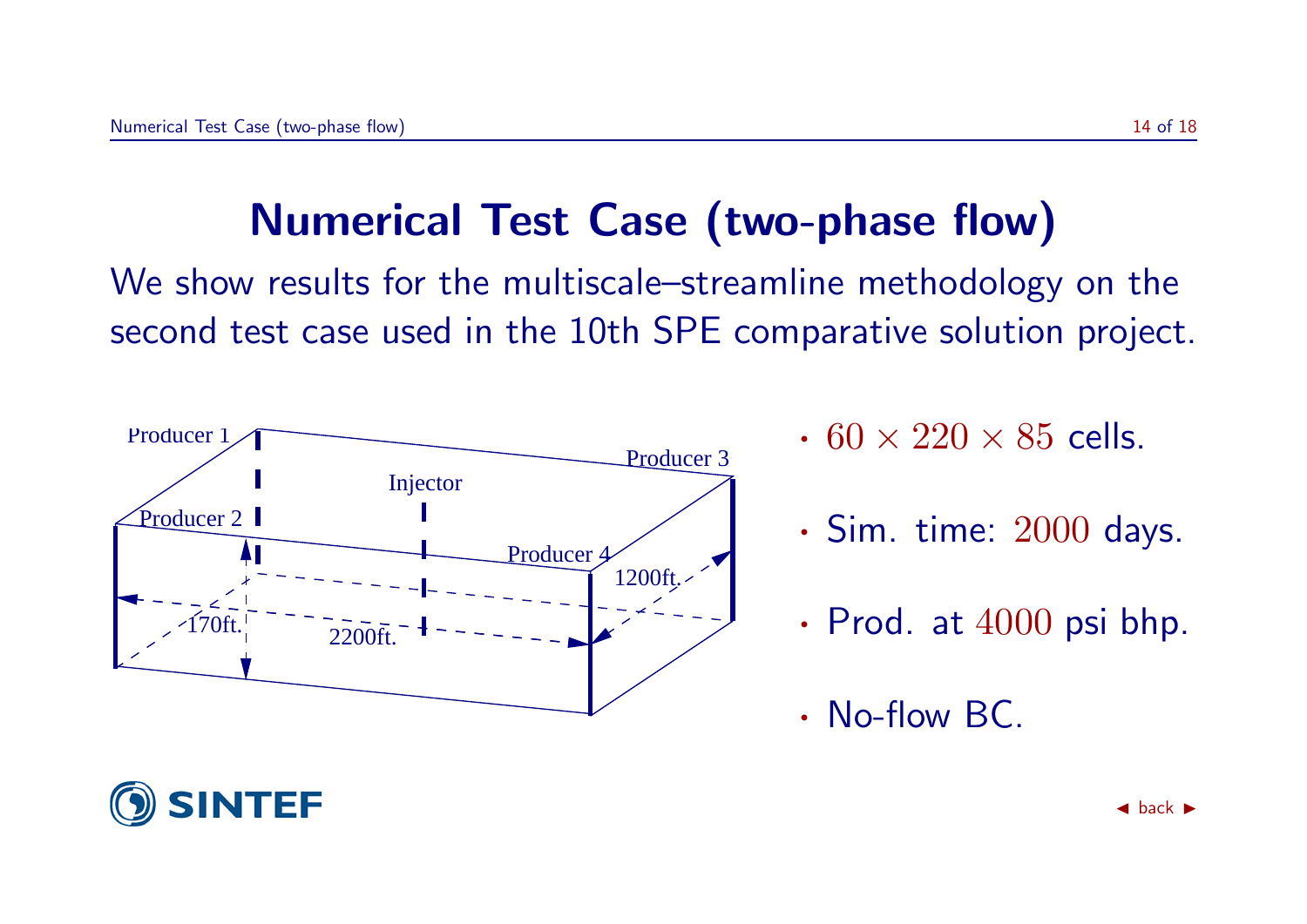

#### Water-cut curves for

- · Reference solution
- · Mixed MsFEM

#### · NG-method

using Alternative 1: Streamline simulation.

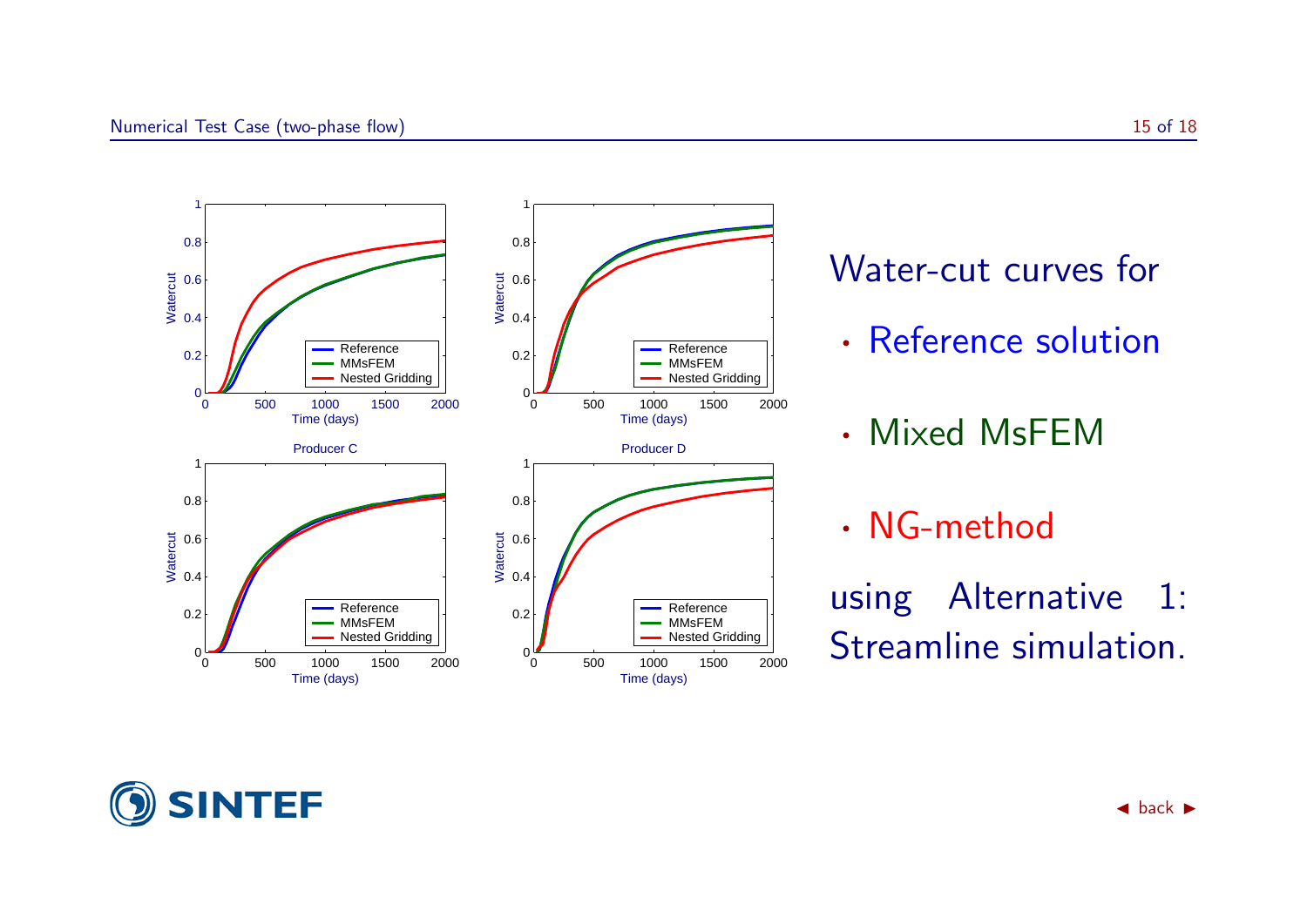

- Accumulated producer water-cut curves for
- · Reference solution
- MMsFEM  $(12\times22\times1)$
- MMsFEM (12x22x3)

for the 3 top layers and the 3 bottom layers.

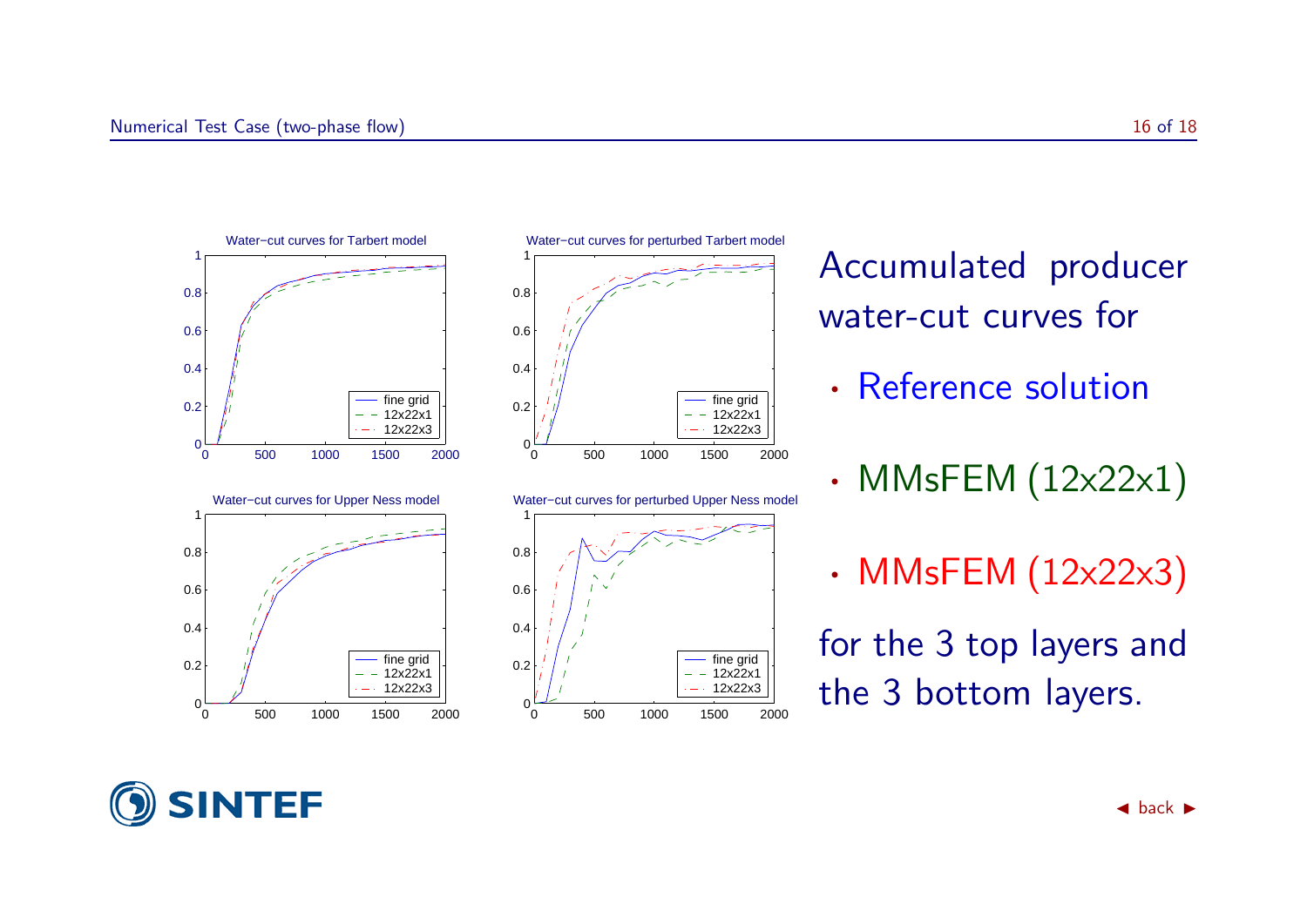# **Conclusions**

- · Improved reservoir descriptions demand better and faster simulation tools that can handle grid models with  $>10^6$  cells.
- · The mixed MsFEM has shown promising results in terms of computing accurate velocity fields at a low cost.
	- The well-model for the mixed MsFEM should be improved.
- · Streamline methods is a natural option for solving the saturation equation, but coarse scale FD methods and multiscale FD methods may also be good alternatives.